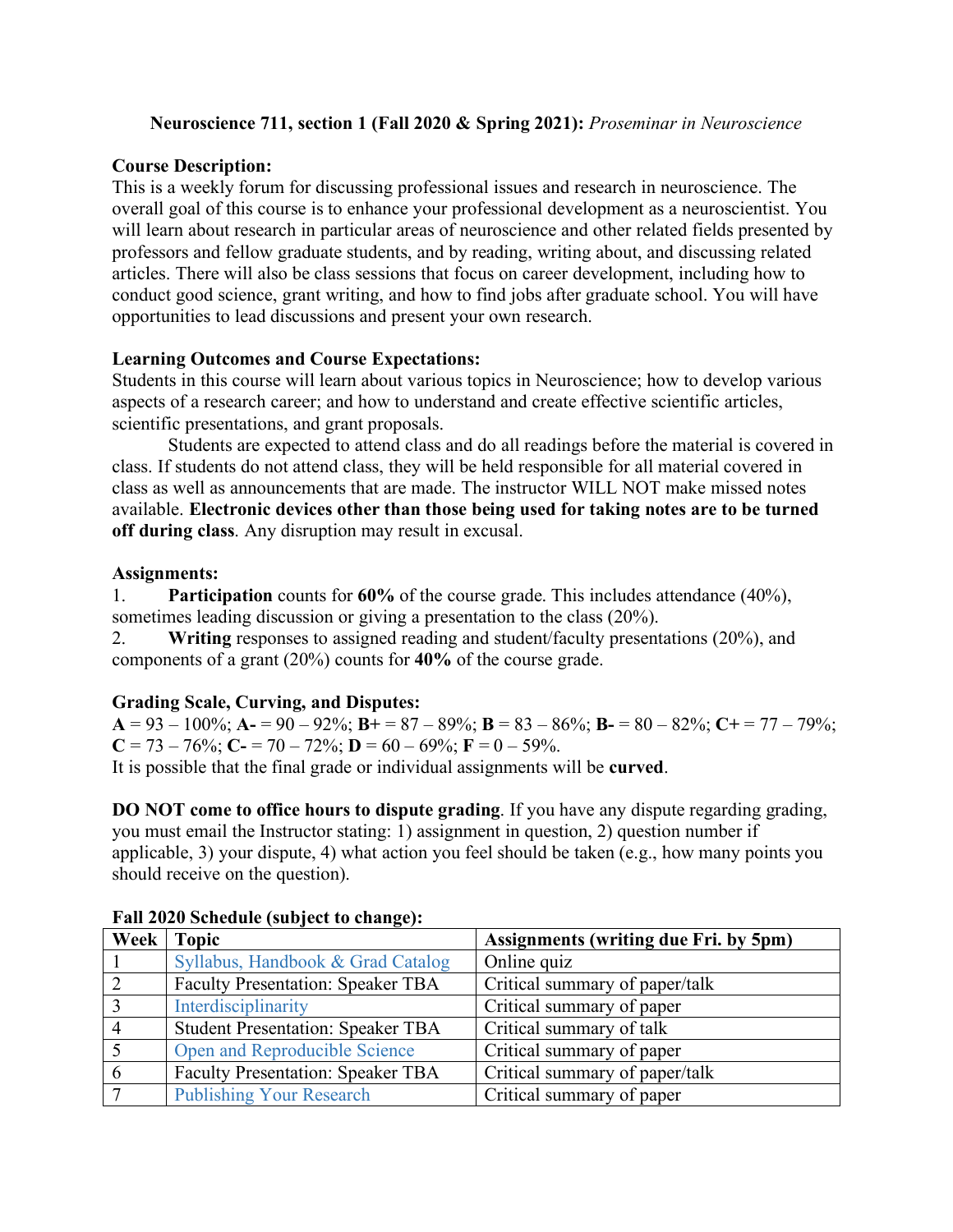| 8            | <b>Student Presentation: Speaker TBA</b> | Critical summary of talk       |
|--------------|------------------------------------------|--------------------------------|
| $\mathbf{Q}$ | <b>Publicizing Your Research</b>         | Critical summary of paper      |
| 10           | <b>Faculty Presentation: Speaker TBA</b> | Critical summary of paper/talk |
| 11           | Post-doctoral fellowships                | Critical summary of paper      |
| 12           | <b>Student Presentation: Speaker TBA</b> | Critical summary of talk       |
| 13           | Research positions in different sectors  | Critical summary of paper      |
| 14           | <b>Student Presentation: Speaker TBA</b> | Critical summary of talk       |
| 15           | <b>Student Presentation: Speaker TBA</b> | Critical summary of talk       |

#### **Spring 2020 Schedule (subject to change):**

| Week           | <b>Topic</b>                               | <b>Assignments (writing due Fri. by 5pm)</b> |
|----------------|--------------------------------------------|----------------------------------------------|
|                | <b>Faculty Presentation: Speaker TBA</b>   | Critical summary of paper/talk               |
| $\overline{2}$ | <b>Grants: Finding Opportunities</b>       | Critical summary of paper                    |
| $\overline{3}$ | <b>Student Presentation: Speaker TBA</b>   | Critical summary of talk                     |
| $\overline{4}$ | <b>Grants: Feedback on Opportunities</b>   | Feedback to peer                             |
| 5              | <b>Faculty Presentation: Speaker TBA</b>   | Critical summary of paper/talk               |
| 6              | <b>Grants: Discuss Specific Aims</b>       | Critical summary of paper                    |
| 7              | <b>Student Presentation: Speaker TBA</b>   | Critical summary of talk                     |
| 8              | <b>Grants: Peer Feedback Specific Aims</b> | Feedback to peer                             |
| 9              | <b>Faculty Presentation: Speaker TBA</b>   | Critical summary of paper/talk               |
| 10             | <b>Grants: Discuss Research Plan</b>       | Critical summary of paper                    |
| 11             | <b>Student Presentation: Speaker TBA</b>   | Critical summary of talk                     |
| 12             | <b>Grants: Peer Feedback Research Plan</b> | Feedback to peer                             |
| 13             | <b>Student Presentation: Speaker TBA</b>   | Critical summary of talk                     |
| 14             | <b>Student Presentation: Speaker TBA</b>   | Critical summary of talk                     |
| 15             | <b>Student Presentation: Speaker TBA</b>   | Critical summary of talk                     |

### **Academic Misconduct**

Academic integrity is a legitimate concern for every member of the Campus community; we all share in upholding the fundamental values of honesty, trust, respect, fairness, responsibility, and professionalism. By choosing to join the UNLV community, students accept the expectations of the Student Academic Misconduct Policy, and are encouraged to always take the ethical path whenever faced with choices. Students enrolling at UNLV assume the obligation to conduct themselves in a manner compatible with UNLV's educational mission. An example of academic misconduct is plagiarism. Plagiarism is using the words or ideas of another person, from the Internet or any other source without proper citation of the sources. See the Student Conduct Code, https://www.unlv.edu/studentconduct/student-conduct.

### **Auditing Classes**

Auditing a course allows a student to continue attending the lectures and/or laboratories and discussion sessions associated with the course, but the student will not earn a grade for any component of the course. Students who audit a course receive the same educational experience as students taking the course for a grade, but will be excused from exams, assessments, and other evaluative measures that serve the primary purpose of assigning a grade.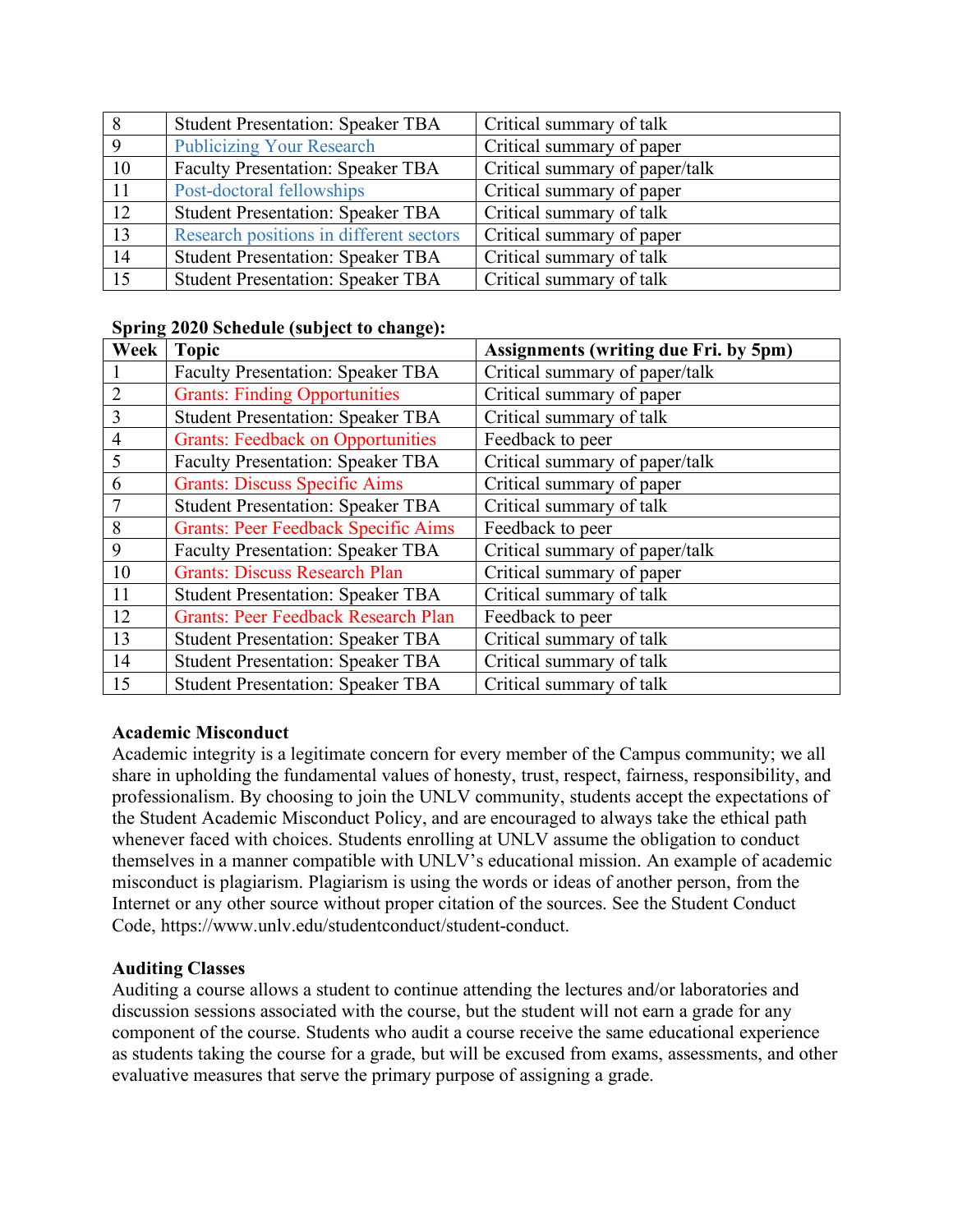#### **Classroom Conduct**

Students have a responsibility to conduct themselves in class and in the libraries in ways that do not interfere with the rights of other students to learn or of instructors to teach. Use of electronic devices such as pagers, cellular phones, or recording devices, or potentially disruptive devices or activities, are only permitted with the prior explicit consent of the instructor. The instructor may rescind permission at any time during the class. If a student does not comply with established requirements or obstructs the functioning of the class, the instructor may initiate an administrative drop of the student from the course.

### **Copyright**

The University requires all members of the University Community to familiarize themselves with, and to follow copyright and fair use requirements. You are individually and solely responsible for violations of copyright and fair use laws. The University will neither protect nor defend you, nor assume any responsibility for employee or student violations of fair use laws. Violations of copyright laws could subject you to federal and state civil penalties and criminal liability, as well as disciplinary action under University policies. Additional copyright policy information is available at http://www.unlv.edu/provost/copyright.

#### **Disability Resource Center (DRC)**

The UNLV Disability Resource Center (SSC-A, Room 143, https://www.unlv.edu/drc, 702-895- 0866) provides resources for students with disabilities. Students who believe that they may need academic accommodations due to injury, disability, or due to pregnancy should contact the DRC as early as possible in the academic term. A Disabilities Specialist will discuss what options may be available to you. If you are registered with the UNLV Disability Resource Center, bring your Academic Accommodation Plan from the DRC to the instructor during office hours, so that you may work together to develop strategies for

implementing the accommodations to meet both your needs and the requirements of the course. Any information you provide is private and will be treated as such. To maintain the confidentiality of your request, please do not approach the instructor in front of others to discuss your accommodation needs.

#### **Final Examinations**

The University requires that final exams given at the end of a course occur on the date and at the time specified in the Final Exam schedule. The general schedule is typically available at the start of the semester, and the classroom locations are available approximately one month before the end of the semester. See the Final Exam Schedule, https://www.unlv.edu/registrar/calendars.

#### **Identity Verification in Online Courses**

All UNLV students must use their Campus-issued ACE ID and password to log in to WebCampus.

UNLV students enrolled in online or hybrid courses are expected to read and adhere to the Student Academic Misconduct Policy, https://www.unlv.edu/studentconduct/misconduct/policy, which defines, "acting or attempting to act as a substitute for another, or using or attempting to use a substitute, in any academic evaluation or assignment" as a form of academic misconduct. Intentionally sharing ACE login credentials with another person may be considered an attempt to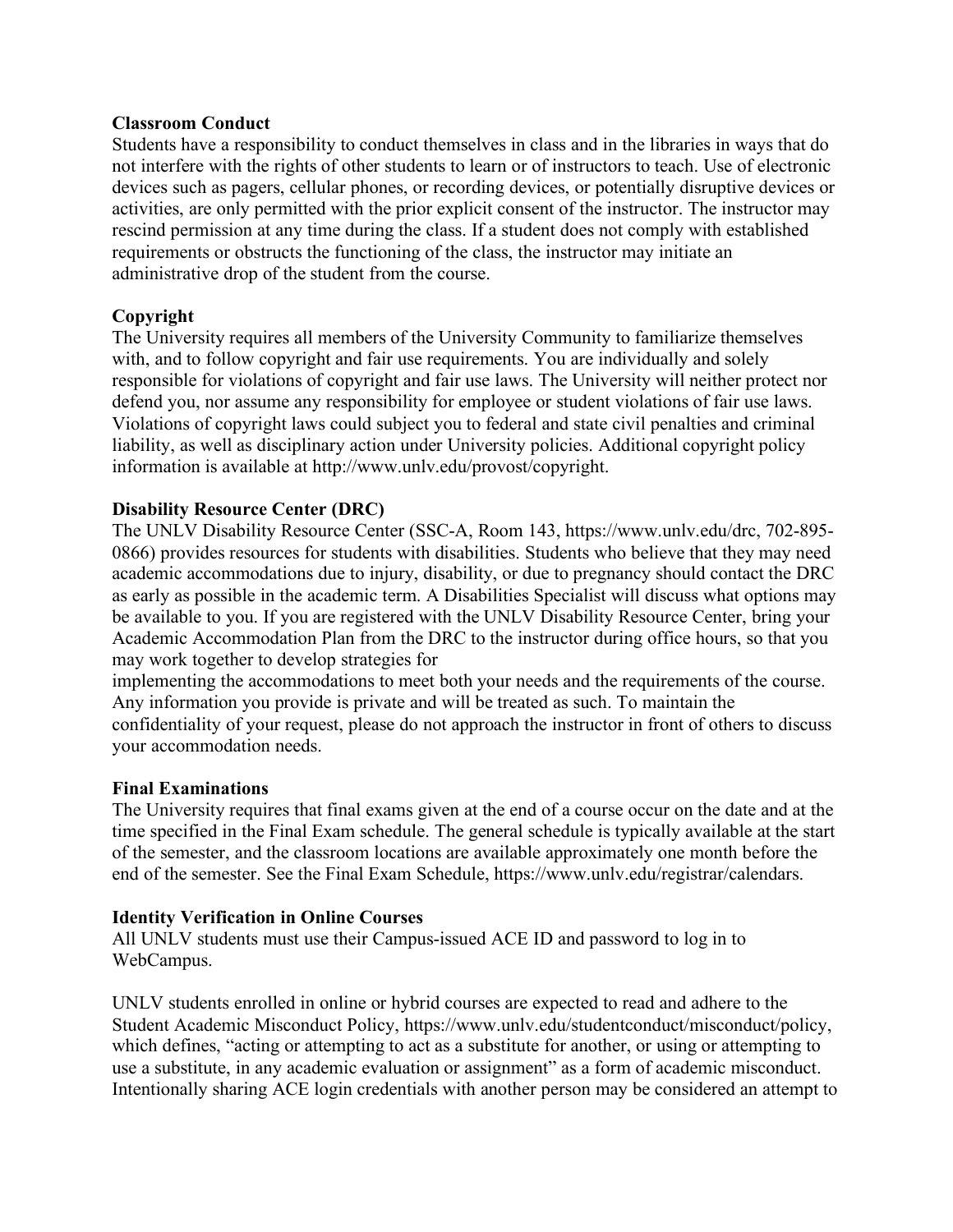use a substitute and could result in investigation and sanctions, as outlined in the Student Academic Misconduct Policy.

UNLV students enrolled in online courses are also expected to read and adhere to the Acceptable Use of Computing and Information Technology Resources Policy,

https://www.it.unlv.edu/policies/acceptable-use-computing-and-information-technologyresources-policy, which prohibits sharing university accounts with other persons without authorization.

To the greatest extent possible, all graded assignments and assessments in UNLV online courses should be hosted in WebCampus or another UNLV-managed platform that requires ACE login credentials for access.

### **Incomplete Grades**

The grade of "I" (Incomplete) may be granted when a student has satisfactorily completed threefourths of course work for that semester/session, but cannot complete the last part of the course for reason(s) beyond the student's control and acceptable to the instructor, and the instructor believes that the student can finish the course without repeating it. For undergraduate courses, the incomplete work must be made up before the end of the following regular semester. Graduate students receiving "I" grades in 500-, 600-, or 700-level courses have up to one calendar year to complete the work, at the discretion of the instructor. If course requirements are not completed within the period indicated, a grade of "F" will be recorded, and the student's GPA will be adjusted accordingly. Students who are fulfilling an Incomplete grade do not register for the course, but make individual arrangements with the instructor who assigned the "I" grade.

#### **Library Resources**

Librarians are available to consult with students on research needs, including developing research topics, finding information, and evaluating sources. To make an appointment with a subject expert for this class, please visit the Libraries' Research Consultation website: http://guides.library.unly.edu/appointments/librarian. You can also ask the library staff questions via chat and text message at: http://ask.library.unlv.edu/.

#### **Missed Classwork**

Any student missing class, quizzes, examinations, or any other class or laboratory work because of observance of religious holidays will be given an opportunity during that semester to make up the missed work. The make-up opportunity will apply to the religious holiday absence only. It is the responsibility of the student to notify the instructor within the first 14 calendar days of the course for Fall and Spring courses (except for modular courses), or within the first 7 calendar days of the course for Summer and modular courses, of their intention to participate in religious holidays which do not fall on state holidays or periods of class recess. For additional information, please visit the Policy for Missed Work, under Registration Policies, on the Academic Policies webpage, https://catalog.unlv.edu/content.php?catoid=6&navoid=531.

In accordance with the policy approved by the Faculty Senate regarding missed class time and assignments, students who represent UNLV in any official extracurricular activity will also have